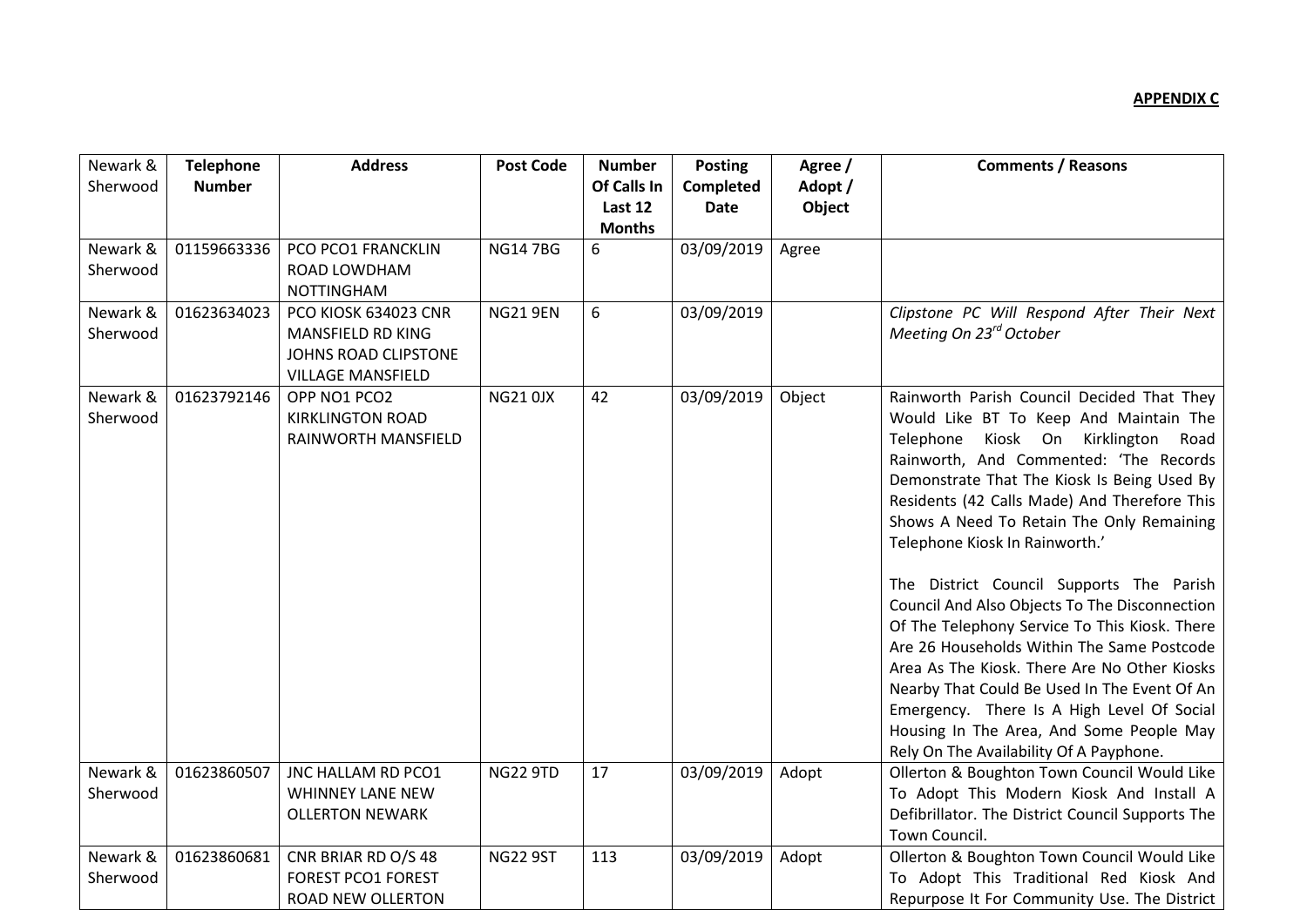|          |             | <b>NEWARK</b>               |                 |              |            |                     | Council Supports The Town Council.                        |
|----------|-------------|-----------------------------|-----------------|--------------|------------|---------------------|-----------------------------------------------------------|
| Newark & | 01623861585 | JNC FOREST RD O/S BLUE      | <b>NG22 9HT</b> | 50           | 03/09/2019 | Adopt               | Ollerton & Boughton Town Council Would Like               |
| Sherwood |             | TIT PH PCO1 TUXFORD         |                 |              |            |                     | To Adopt This Modern Kiosk And Install A                  |
| Newark & | 01636813111 | <b>ROARIBON GHTON THE</b>   | <b>NG25 0AJ</b> | 131          | 03/09/2019 | Object              | Defineiletemdiner Dieter Hanns wroundte The               |
| Sherwood |             | NOW ARKLK SOUTHWELL         |                 |              |            |                     | Town Council.                                             |
| Newark & | 01636702256 | <b>PCO KIOSK 702256 NR</b>  | <b>NG24 1HD</b> | 200          | 03/09/2019 | Sbjehwell TC        | The bje Bistointhe Remorial Optimes Box, The Only         |
| Sherwood |             | <b>RAILWAY BRIDGE NORTH</b> |                 |              |            | <b>Will Respond</b> | PidstonnBotionnOfrFiee CEeterehoof Servicevello           |
|          |             | <b>GATE NEWARK</b>          |                 |              |            |                     | This Kiosk. There Are 16 Households Within                |
|          |             |                             |                 |              |            |                     | The Same Postcode Area As The Kiosk And The               |
|          |             |                             |                 |              |            |                     | Relatively High Level Of Usage Indicates That It          |
|          |             |                             |                 |              |            |                     | Is Of Value To The Local Community And That               |
|          |             |                             |                 |              |            |                     | It Could Be Needed For Emergency Calls. The               |
|          |             |                             |                 |              |            |                     | Kiosk Is In Bridge Ward, Which Has A High                 |
|          |             |                             |                 |              |            |                     | Level Of Social Housing, And Some People May              |
|          |             |                             |                 |              |            |                     | Rely On The Availability Of A Payphone. It Is             |
|          |             |                             |                 |              |            |                     | Also The Only Kiosk In The Area That Is                   |
|          |             |                             |                 |              |            |                     | Accessible When The Train Station Is Shut.                |
| Newark & | 01636703438 | PCO KIOSK 703438 OPP        | <b>NG24 3BW</b> | 18           | 03/09/2019 | Adopt               | Balderton Parish Council Would Like To Adopt              |
| Sherwood |             | <b>BAINES AVENUE LONDON</b> |                 |              |            |                     | This Modern Kiosk And Install A Defibrillator.            |
|          |             | ROAD NEW BALDERTON          |                 |              |            |                     | The District Council Supports The Parish                  |
|          |             | <b>NEWARK</b>               |                 |              |            |                     | Council.                                                  |
| Newark & | 01636704615 | PCO KIOSK 704615 CNR        | <b>NG24 4SU</b> | $\mathbf{1}$ | 03/09/2019 | Agree               |                                                           |
| Sherwood |             | <b>FARNDON RD LONG LANE</b> |                 |              |            |                     |                                                           |
|          |             | <b>FARNDON NEWARK</b>       |                 |              |            |                     |                                                           |
| Newark & | 01636704616 | PCO KIOSK 704616 CNR        | <b>NG24 1RP</b> | 78           | 03/09/2019 | Object              | District<br>Council<br>Objects<br>To<br><b>The</b><br>The |
| Sherwood |             | <b>BARNBY RD CROMWELL</b>   |                 |              |            |                     | Disconnection Of The Telephony Service To                 |
|          |             | <b>ROAD NEWARK</b>          |                 |              |            |                     | This Kiosk. There Are 18 Households Within                |
|          |             |                             |                 |              |            |                     | The Same Postcode Area As The Kiosk And The               |
|          |             |                             |                 |              |            |                     | Relatively High Level Of Usage Indicates That It          |
|          |             |                             |                 |              |            |                     | Is Of Value To The Local Community And That               |
|          |             |                             |                 |              |            |                     | It Could Be Needed For Emergency Calls.                   |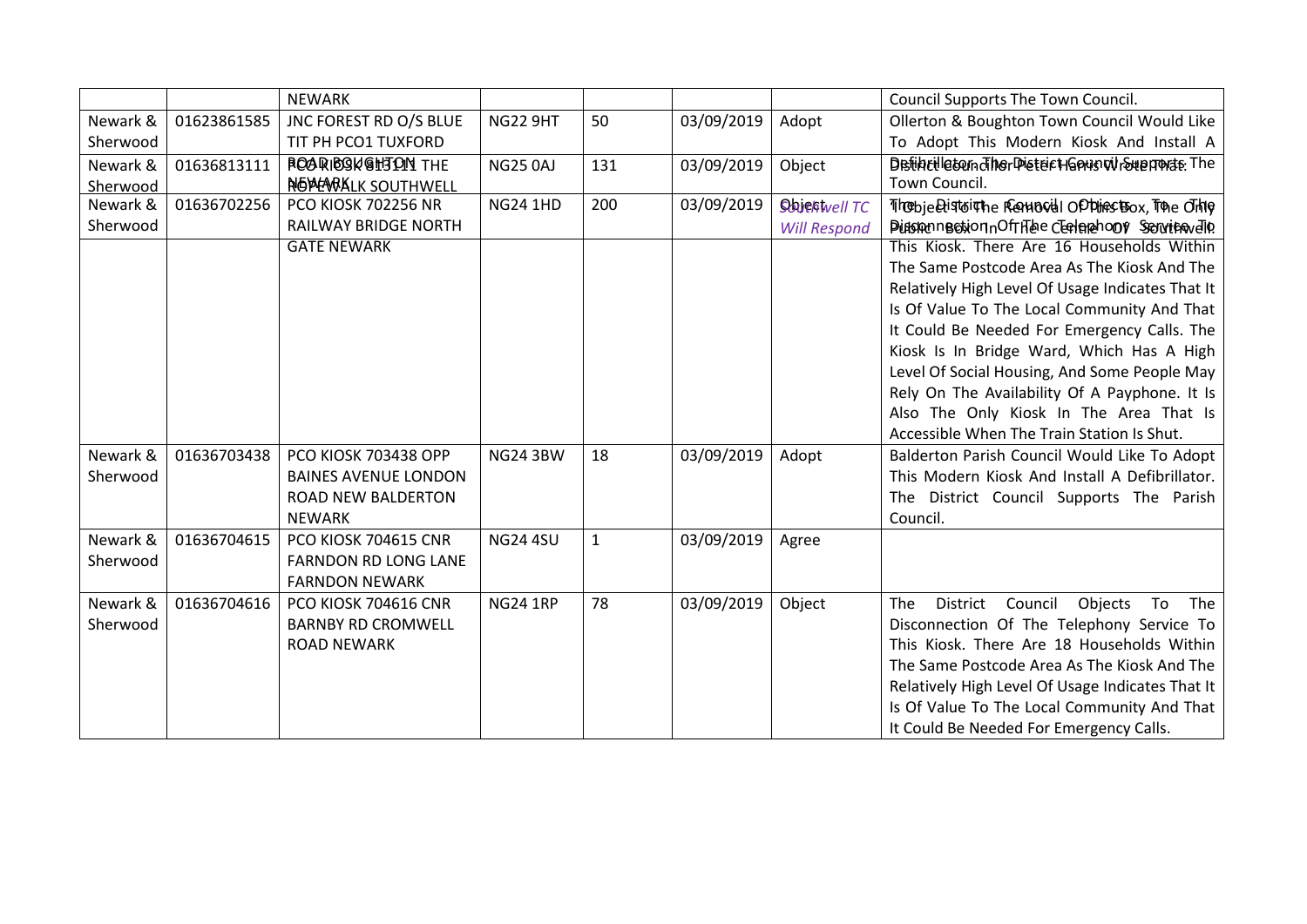|          |             |                         |                 |             |            | <b>After Their</b> | Although It Only Had C130 Calls Last Month,         |
|----------|-------------|-------------------------|-----------------|-------------|------------|--------------------|-----------------------------------------------------|
|          |             |                         |                 |             |            | <b>Next</b>        | The Town Does Not Have Good Cell Coverage           |
|          |             |                         |                 |             |            | <b>Meeting On</b>  | From Providers And Without Cross Provider           |
|          |             |                         |                 |             |            | $16^{th}$ October  | Roaming This Is Problematic. The Box Is             |
|          |             |                         |                 |             |            |                    | Immediately Outside The Exchange So It's            |
|          |             |                         |                 |             |            |                    | Costs Are Lower Than Other Rural Boxes.             |
|          |             |                         |                 |             |            |                    |                                                     |
|          |             |                         |                 |             |            |                    |                                                     |
|          |             |                         |                 |             |            |                    | If The Box Was Cleaner And Repainted This           |
|          |             |                         |                 |             |            |                    | Would Increase, I Believe, Its Potential.           |
|          |             |                         |                 |             |            |                    | If BT Insist On Its Removal, I Believe That The     |
|          |             |                         |                 |             |            |                    |                                                     |
|          |             |                         |                 |             |            |                    | Box Should Be Adopted By The Community'.            |
|          |             |                         |                 |             |            |                    | Martin Stott, Who Is Councillor On Southwell        |
|          |             |                         |                 |             |            |                    | Town Council But Who Was Commenting As A            |
|          |             |                         |                 |             |            |                    |                                                     |
|          |             |                         |                 |             |            |                    | Private Individual, Objects To The Removal Of       |
|          |             |                         |                 |             |            |                    | The Kiosk. He Wrote That: 'This Phone Box Is        |
|          |             |                         |                 |             |            |                    | A Public Amenity As Well As An Iconic               |
|          |             |                         |                 |             |            |                    | Structure In The Townscape. Its Removal             |
|          |             |                         |                 |             |            |                    | Would Be To The Detriment Of The Residents          |
|          |             |                         |                 |             |            |                    | And Visitors In Southwell.'                         |
|          |             |                         |                 |             |            |                    |                                                     |
|          |             |                         |                 |             |            |                    | District Council Objects To The<br>The              |
|          |             |                         |                 |             |            |                    | Disconnection Of The Telephony Service To           |
|          |             |                         |                 |             |            |                    | This Kiosk. There Are 34 Households Within          |
|          |             |                         |                 |             |            |                    | The Same Postcode Area As The Kiosk And The         |
|          |             |                         |                 |             |            |                    | Relatively High Level Of Usage Indicates That It    |
|          |             |                         |                 |             |            |                    | Is Of Value To The Local Community.                 |
|          |             |                         |                 |             |            |                    | Additionally, Mobile Phone Network Coverage         |
|          |             |                         |                 |             |            |                    | In Southwell Is Well Known To Be Poor So The        |
|          |             |                         |                 |             |            |                    | Retention Of The Telephony Service Is               |
|          |             |                         |                 |             |            |                    | Important, Particularly For Emergency Calls.        |
| Newark & | 01636821591 | <b>PCO KIOSK 821591</b> | <b>NG23 6LS</b> | 5           | 03/09/2019 | Adopt              | Laxton And Moorhouse PC Will Respond After          |
| Sherwood |             | <b>MOORHOUSE NEWARK</b> |                 |             |            |                    | Their Next Meeting On 26 <sup>th</sup> November But |
|          |             |                         |                 |             |            |                    | Councillor Sylvia Michaels Has Informed Us          |
|          |             |                         |                 |             |            |                    | That They Wish To Adopt Their Kiosk.                |
| Newark & | 01949850390 | PCO PCO1 ALVERTON       | <b>NG13 9PB</b> | $\mathbf 0$ | 03/09/2019 | Adopt?             | Alverton And Kilvington Parish Meeting Are In       |